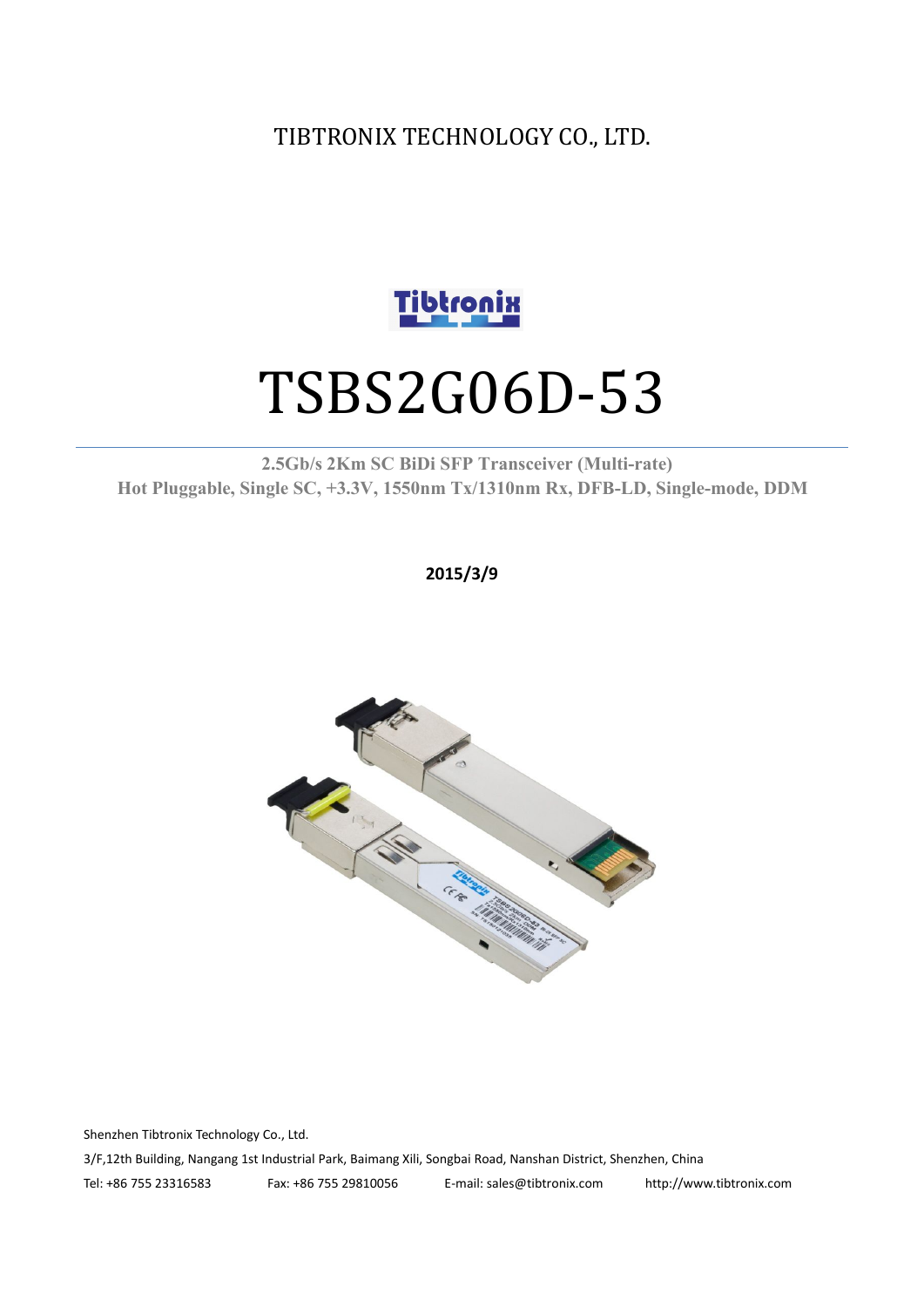#### **Features:**

- $\diamondsuit$  Up to 2.67Gb/s Data Links
- $\Leftrightarrow$  Hot-Pluggable
- $\Leftrightarrow$  Single SC connector
- $\diamond$  Up to 2 km on 9/125 µm SMF
- $\lozenge$  1550nm DFB laser transmitter
- $\lozenge$  1310nm PIN photo-detector
- $\diamond$  Single +3.3V Power Supply
- $\Diamond$  Monitoring Interface Compliant with SFF-8472
- $\Diamond$  Maximum power dissipation <1W
- Industrial /Extended/ Commercial operating temperature range: -40°C to 85°C/-5°C to 85°C/-0°C to 70°C Version available
- $\Leftrightarrow$  RoHS compliant and Lead Free

#### **Applications:**

- $\diamond$  SONET OC-48 / SDH STM -16
- $\diamond$  SONET OC-12 / SDH STM -4
- $\diamond$  SONET OC-3 / SDH STM -1
- $\Diamond$  Gigabit Ethernet
- $\div$  1x/2xFibre Channel

#### **Description:**

TIBTRONIX's TSBS2G06D-53 Transceivers are a high performance, cost effective module which have a Single SC optics interface. They are compatible with the Small Form Factor Pluggable Multi-Sourcing Agreement (MSA) and Digital diagnostics functions are available via the 2-wire serial bus specified in SFF-8472. The receiver section uses a PIN receiver and the transmitter uses a 1550 nm DFB laser, up to 8dB link budge ensure this module SONET OC-48 / SDH STM -16 2km application.

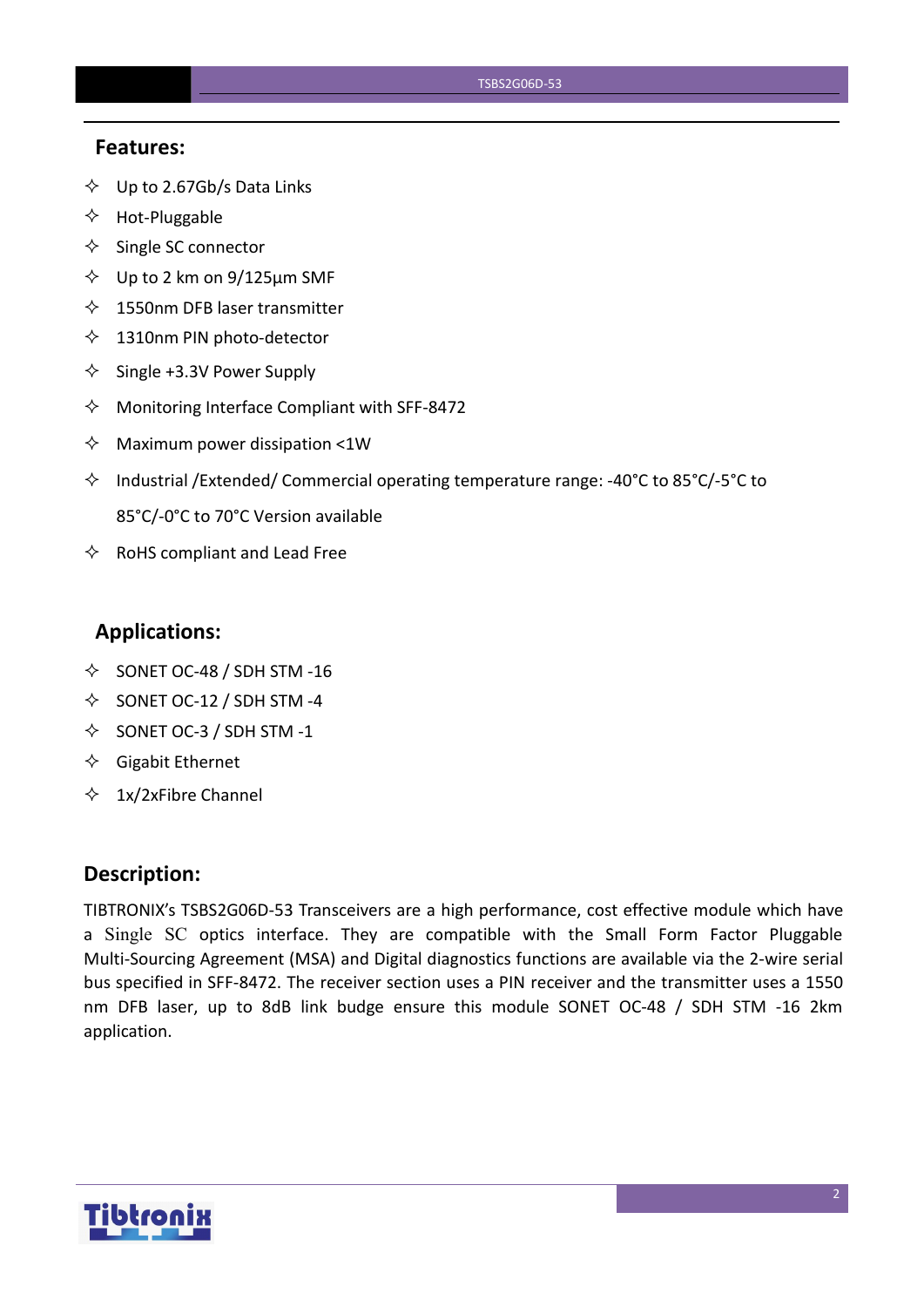# **Absolute Maximum Ratings**

| <b>Parameter</b>         | Symbol   | Min.   | <b>Typical</b> | Max.  | Unit        |
|--------------------------|----------|--------|----------------|-------|-------------|
| Storage Temperature      | l S      | -40    |                | $+85$ | $\sim$<br>◡ |
| Supply Voltage           | $V_{CC}$ | $-0.5$ |                | 4     |             |
| <b>Relative Humidity</b> | RH       |        |                | 85    | %           |

# **Recommended Operating Environment:**

| Parameter                  | Symbol     | Min.      | <b>Typical</b> | Max. | <b>Unit</b> |              |
|----------------------------|------------|-----------|----------------|------|-------------|--------------|
|                            | Industrial |           | $-40$          |      | 85          | °C           |
| Case operating Temperature | Extended   | $T_C$     | $-5$           |      | 85          | $^{\circ}$ C |
|                            | Commercial |           | 0              |      | $+70$       | °C           |
| <b>Supply Voltage</b>      |            | $V_{CC}$  | 3.135          |      | 3.465       | V            |
| <b>Supply Current</b>      |            | Icc       |                |      | 300         | mA           |
| Inrush Current             |            | Isurge    |                |      | $lcc+30$    | mA           |
| <b>Maximum Power</b>       |            | $P_{max}$ |                |      | 1           | W            |

# $\bullet$  Electrical Characteristics(T<sub>OP</sub> = -40 to 85°C, VCC = 3.135 to 3.465 Volts)

| <b>Parameter</b>                    | Symbol                      | Min.        | <b>Typical</b> | Max.           | <b>Unit</b> | <b>Note</b>    |
|-------------------------------------|-----------------------------|-------------|----------------|----------------|-------------|----------------|
| <b>Transmitter Section:</b>         |                             |             |                |                |             |                |
| Input differential impedance        | $R_{in}$                    | 90          | 100            | 110            |             |                |
| Single ended data input swing       | $V_{\text{in PP}}$          | 250         |                | 1200           | $mVp-p$     |                |
| <b>Transmit Disable Voltage</b>     | $V_D$                       | $Vcc - 1.3$ |                | <b>Vcc</b>     | V           | $\overline{2}$ |
| <b>Transmit Enable Voltage</b>      | $\mathsf{V}_{\mathsf{EN}}$  | Vee         |                | $Vee+0.8$      | $\vee$      |                |
| <b>Transmit Disable Assert Time</b> | <b>T</b> <sub>dessert</sub> |             |                | 10             | <b>us</b>   |                |
| <b>Receiver Section:</b>            |                             |             |                |                |             |                |
| Single ended data output swing      | Vout, pp                    | 300         |                | 800            | mv          | 3              |
| LOS Fault                           | Vlosfault                   | $Vcc - 0.5$ |                | $V_{CC\_host}$ | $\vee$      | 5              |
| <b>LOS Normal</b>                   | V <sub>los norm</sub>       | $V_{ee}$    |                | $V_{ee}$ +0.5  | $\vee$      | 5              |
| Power Supply Rejection              | <b>PSR</b>                  | 100         |                |                | mVpp        | 6              |

Note:

1. AC coupled.

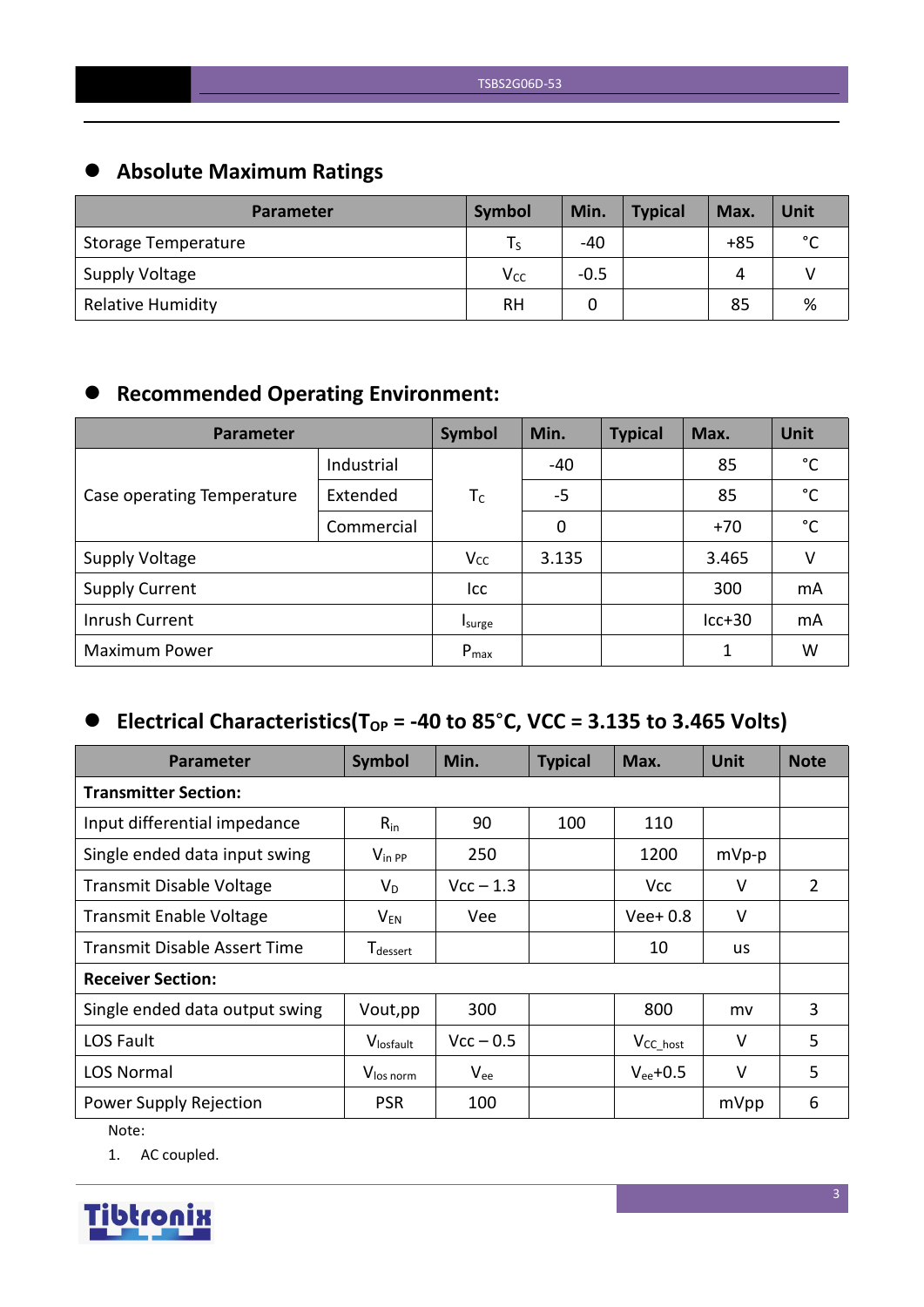- 2. Or open circuit.
- 3. Into 100 ohm differential termination.
- $4. \quad 20 80 \%$
- 5. LOS is LVTTL. Logic 0 indicates normal operation; logic 1 indicates no signal detected.
- 6. All transceiver specifications are compliant with a power supply sinusoidal modulation of 20 Hz to 1.5MHz up to specified value applied through the powersupply filtering network shown on page 23 of the Small Form-factor Pluggable (SFP) Transceiver Multi-Source Agreement (MSA), September 14, 2000.

#### **Optical Parameters(TOP = -40 to 85**°**C, VCC = 3.135 to 3.465 Volts)**

| <b>Parameter</b>                                     | <b>Symbol</b>                                 | Min.        | <b>Typical</b> | Max.         | Unit  | <b>Note</b>    |
|------------------------------------------------------|-----------------------------------------------|-------------|----------------|--------------|-------|----------------|
| <b>Transmitter Section:</b>                          |                                               |             |                |              |       |                |
| Center Wavelength                                    | $\lambda_{\rm c}$                             | 1530        | 1550           | 1570         | nm    |                |
| Spectral Width                                       | σ                                             |             |                | $\mathbf{1}$ | nm    |                |
| Side Mode Suppression Ratio                          | <b>SMSR</b>                                   | 30          |                |              | dB    |                |
| <b>Optical Output Power</b>                          | $P_{\text{out}}$                              | $-10$       |                | $-3$         | dBm   | $\mathbf{1}$   |
| <b>Extinction Ratio</b>                              | ER                                            | 8.2         |                |              | dB    |                |
| <b>Optical Rise/Fall Time</b>                        | $t_r / t_f$                                   |             |                | 260          | ps    | $\overline{2}$ |
| <b>Relative Intensity Noise</b>                      | <b>RIN</b>                                    |             |                | $-120$       | dB/Hz |                |
| <b>Total Generated Transmitter Jitter</b>            |                                               |             |                |              | U     |                |
| (peak to peak)                                       | $J_{TX}p-p$                                   |             |                | 0.07         |       |                |
| <b>Total Generated Transmitter Jitter</b>            |                                               |             |                | 0.007        | U     |                |
| (rms)                                                | $J_{TX}$ rms                                  |             |                |              |       |                |
| Eye Mask for Optical Output                          | Compliant with eye mask Telcordia GR-253-GORE |             |                |              |       |                |
| <b>Receiver Section:</b>                             |                                               |             |                |              |       |                |
| <b>Optical Input Wavelength</b>                      | $\lambda_c$                                   | 1270        | 1310           | 1600         | nm    |                |
| Receiver Overload                                    | $P_{ol}$                                      | $\mathbf 0$ |                |              | dBm   | $\overline{3}$ |
| <b>RX Sensitivity</b>                                | Sen                                           |             |                | $-18$        | dBm   | 3              |
| RX LOS Assert                                        | LOS <sub>A</sub>                              | $-35$       |                |              | dBm   |                |
| RX LOS De-assert                                     | LOS <sub>D</sub>                              |             |                | $-19$        | dBm   |                |
| RX LOS Hysteresis                                    | LOS <sub>H</sub>                              | 0.5         |                |              | dB    |                |
| <b>General Specifications:</b>                       |                                               |             |                |              |       |                |
| Data Rate                                            | <b>BR</b>                                     | 155         |                | 2667         | Mb/s  |                |
| <b>Bit Error Rate</b>                                | <b>BER</b>                                    |             |                | $10^{-12}$   |       |                |
| Max. Supported Link Length on<br>9/125µm SMF@2.5Gb/s | L <sub>MAX</sub>                              |             | $\overline{2}$ |              | km    |                |

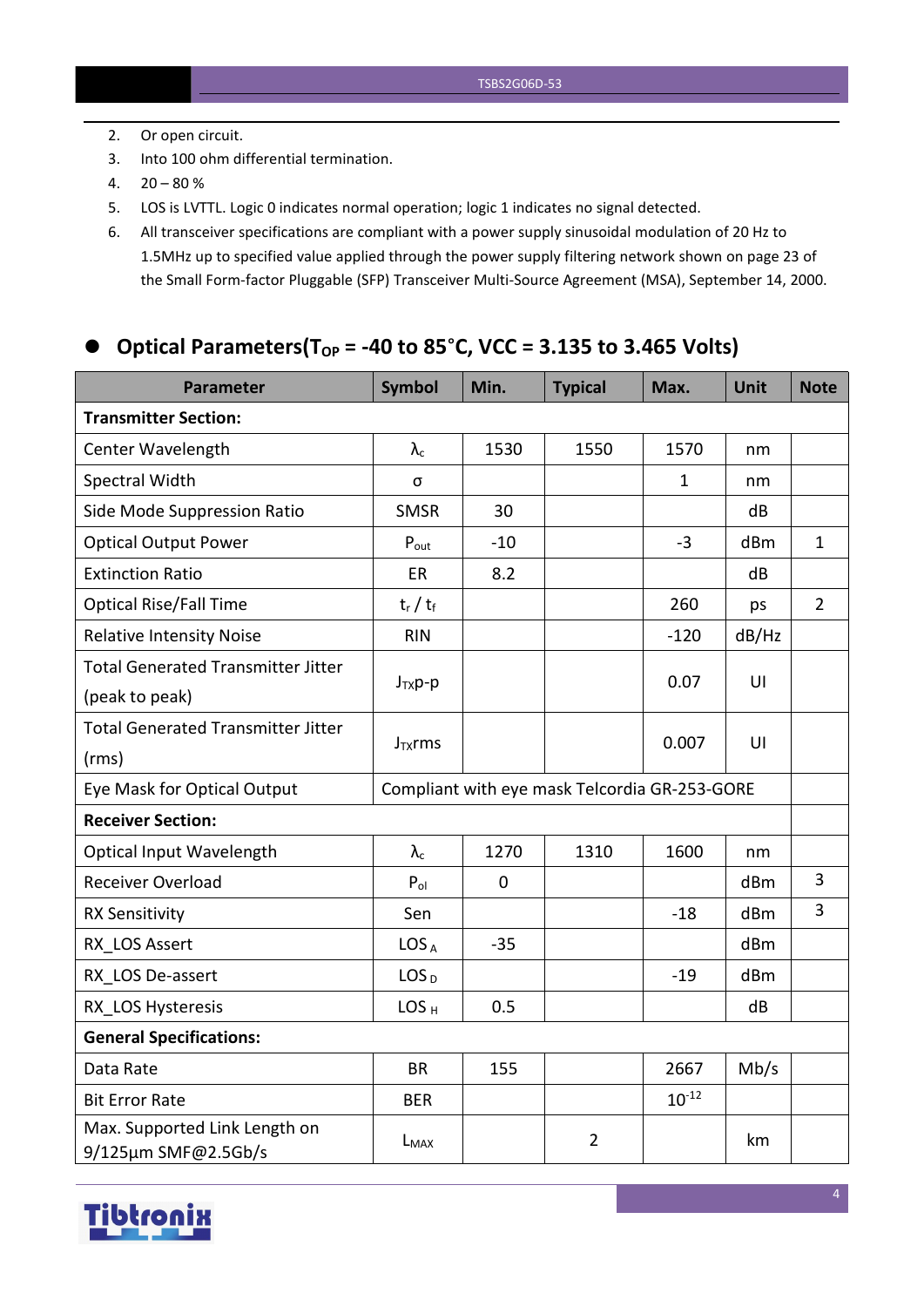| TSBS2G06D-53 |
|--------------|
|              |

#### Note

- 1. The optical power is launched into SMF.
- 2. 20-80%.
- 3. Measured with PRBS  $2^{7-1}$  at  $10^{-12}$  BER

# **Pin Assignment**

Diagram of Host Board Connector Block Pin Numbers and Name



**Diagram of Host Board Connector Block Pin Numbers and Names**

# **Pin Function Definitions**

| <b>Pin No</b>           | <b>Name</b>       | <b>Function</b>                     | <b>Plug Seq</b> | <b>Notes</b>   |
|-------------------------|-------------------|-------------------------------------|-----------------|----------------|
|                         | VeeT              | <b>Transmitter Ground</b>           | 1               | 1              |
| 2                       | <b>TX Fault</b>   | <b>Transmitter Fault Indication</b> | 3               |                |
| 3                       | <b>TX Disable</b> | <b>Transmitter Disable</b>          | 3               | $\overline{2}$ |
| 4                       | MOD-DEF2          | <b>Module Definition</b>            | 2               | 3              |
| 5                       | MOD-DEF1          | Module Definition 1                 | 3               | 3              |
| 6                       | MOD-DEF0          | Module Definition 0                 | 3               | 3              |
| $\overline{\mathbf{z}}$ | Rate Select       | Not Connected                       | 3               | 4              |
| 8                       | <b>LOS</b>        | Loss of Signal                      | 3               | 5              |
| 9                       | <b>VeeR</b>       | <b>Receiver Ground</b>              | 1               | $\mathbf{1}$   |
| 10                      | VeeR              | <b>Receiver Ground</b>              | 1               | 1              |
| 11                      | <b>VeeR</b>       | <b>Receiver Ground</b>              |                 | $\mathbf{1}$   |
| 12                      | RD-               | Inv. Received Data Out              | 3               | 6              |

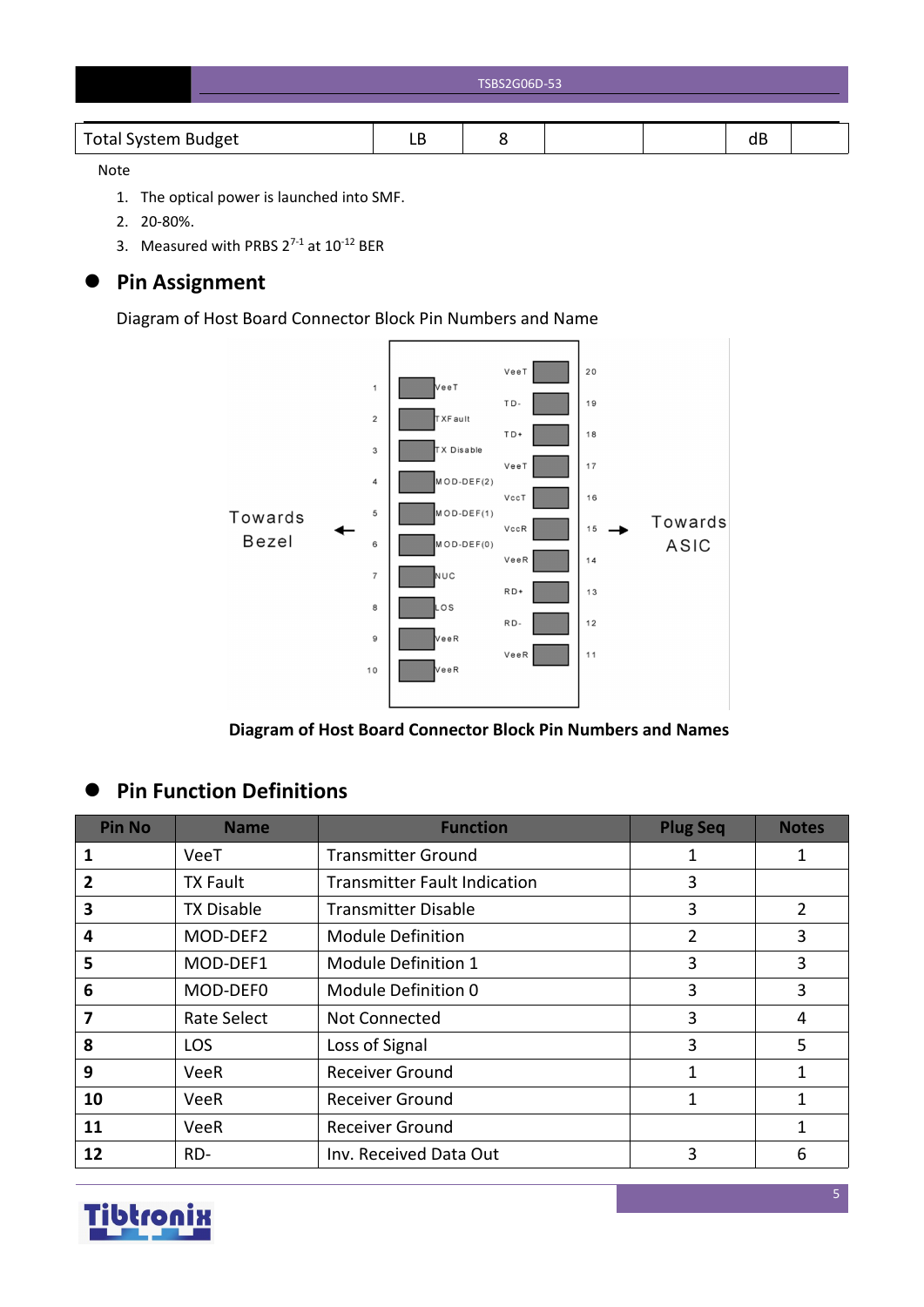TSBS2G06D-53

| 13 | $RD+$       | <b>Received Data Out</b>  | 6 |
|----|-------------|---------------------------|---|
| 14 | VeeR        | <b>Receiver Ground</b>    |   |
| 15 | <b>VccR</b> | <b>Receiver Power</b>     |   |
| 16 | <b>VccT</b> | <b>Transmitter Power</b>  |   |
| 17 | VeeT        | <b>Transmitter Ground</b> |   |
| 18 | TD+         | Transmit Data In          | 6 |
| 19 | TD-         | Inv. Transmit In          | 6 |
| 20 | VeeT        | <b>Transmitter Ground</b> |   |

**Notes:**

- 1. Circuit ground is internally isolated from chassis ground.
- 2. Laser output disabled on TDIS >2.0V or open, enabled on TDIS <0.8V.
- 3. Should be pulled up with 4.7k 10 kohms on host board to a voltage between 2.0V and 3.6V. MOD DEF(0) pulls line low to indicate module is plugged in.
- 4. Rate select is not used
- 5. LOS is open collector output. Should be pulled up with 4.7k 10 kohms on host board to a voltage between 2.0V and 3.6V. Logic 0 indicates normal operation; logic 1 indicates loss of signal.
- 6. AC Coupled

#### **SFP Module EEPROM Information and Management**

The SFP modules implement the 2-wire serial communication protocol as defined in the SFP -8472. The serial ID information of the SFP modules and Digital Diagnostic Monitor parameters can be accessed through the  $I^2C$  interface at address A0h and A2h. The memory is mapped in Table 1. Detailed ID information (A0h) is listed in Table 2. And the DDM specification at address A2h. For more details of the memory map and byte definitions, please refer to the SFF-8472, "Digital Diagnostic Monitoring Interface for Optical Transceivers". The DDM parameters have been internally calibrated.

**Table 1.** Digital Diagnostic Memory Map (Specific Data Field Descriptions)



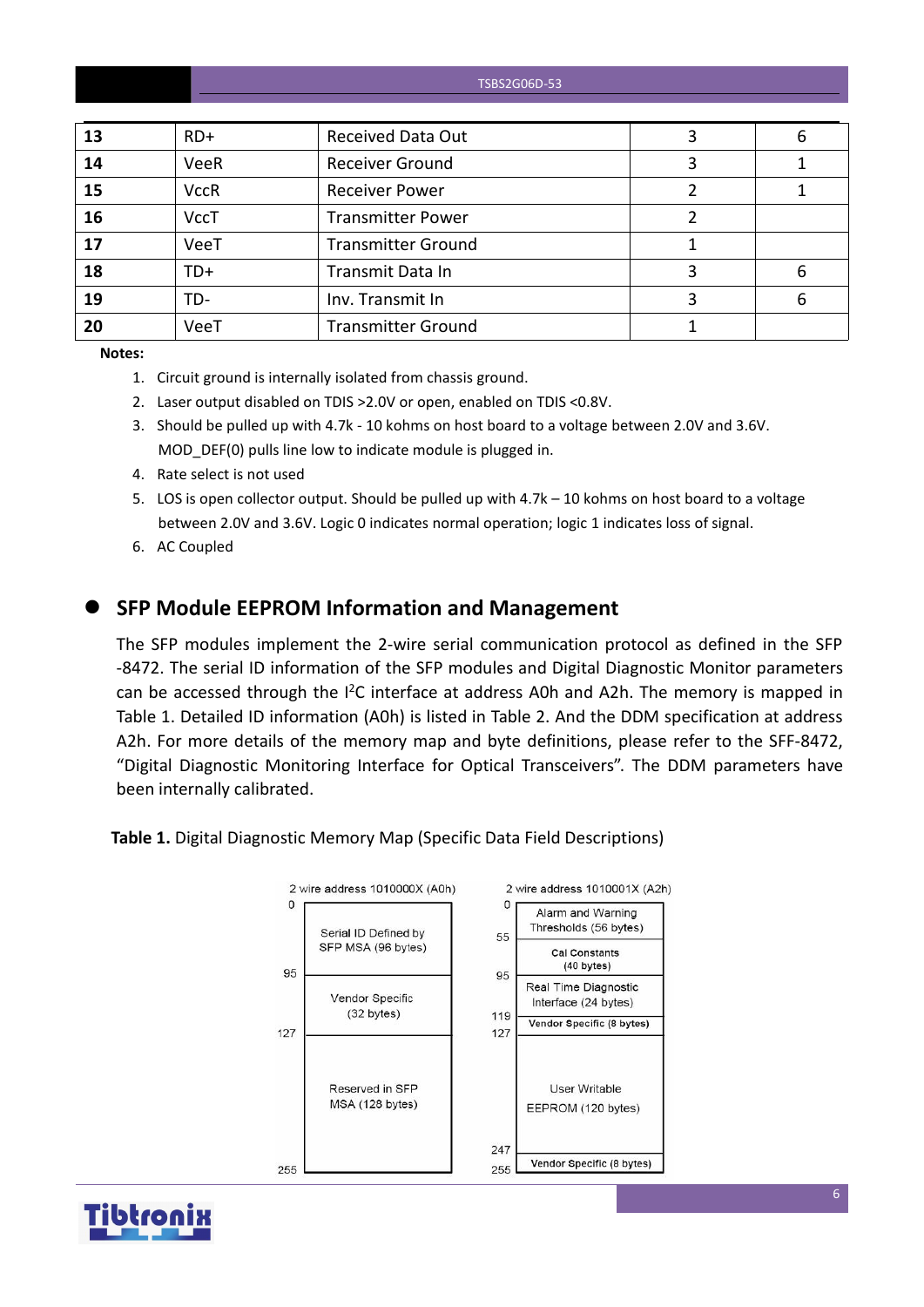|                               |                           | <b>Table 2</b> - LEPNONI SCHALID INCHIOLY COILCHLS (AUIT) |                                                                                                          |
|-------------------------------|---------------------------|-----------------------------------------------------------|----------------------------------------------------------------------------------------------------------|
| <b>Data</b><br><b>Address</b> | Length<br>(Byte)          | <b>Name of</b><br>Length                                  | <b>Description and Contents</b>                                                                          |
| <b>Base ID Fields</b>         |                           |                                                           |                                                                                                          |
| $\mathbf 0$                   | $\mathbf{1}$              | Identifier                                                | Type of Serial transceiver (03h=SFP)                                                                     |
| $\mathbf{1}$                  | $\mathbf 1$               | Reserved                                                  | Extended identifier of type serial transceiver (04h)                                                     |
| $\overline{2}$                | $\mathbf{1}$              | Connector                                                 | Code of optical connector type (07=LC)                                                                   |
| $3 - 10$                      | 8                         | Transceiver                                               |                                                                                                          |
| 11                            | 1                         | Encoding                                                  | NRZ(03h)                                                                                                 |
| 12                            | 1                         | BR, Nominal                                               | Nominal baud rate, unit of 100Mbps                                                                       |
| $13 - 14$                     | $\overline{2}$            | Reserved                                                  | (0000h)                                                                                                  |
| 15                            | $\mathbf{1}$              | Length(9um)                                               | Link length supported for 9/125um fiber, units of 100m                                                   |
| 16                            | $\mathbf{1}$              | Length(50um)                                              | Link length supported for 50/125um fiber, units of 10m                                                   |
| 17                            | $\mathbf{1}$              | Length(62.5um)                                            | Link length supported for 62.5/125um fiber, units of<br>10 <sub>m</sub>                                  |
| 18                            | $\mathbf{1}$              | Length(Copper)                                            | Link length supported for copper, units of meters                                                        |
| 19                            | $\mathbf{1}$              | Reserved                                                  |                                                                                                          |
| $20 - 35$                     | 16                        | Vendor Name                                               | SFP vendor name: TIBTRONIX                                                                               |
| 36                            | 1                         | Reserved                                                  |                                                                                                          |
| 37-39                         | 3                         | Vendor OUI                                                | SFP transceiver vendor OUI ID                                                                            |
| 40-55                         | 16                        | Vendor PN                                                 | Part Number: "TSBS2G06D-53" (ASCII)                                                                      |
| 56-59                         | 4                         | Vendor rev                                                | Revision level for part number                                                                           |
| 60-62                         | 3                         | Reserved                                                  |                                                                                                          |
| 63                            | $\mathbf{1}$              | <b>CCID</b>                                               | Least significant byte of sum of data in address 0-62                                                    |
| <b>Extended ID Fields</b>     |                           |                                                           |                                                                                                          |
| 64-65                         | 2                         | Option                                                    | Indicates which optical SFP signals are implemented<br>(001Ah = LOS, TX_FAULT, TX_DISABLE all supported) |
| 66                            | $\mathbf{1}$              | BR, max                                                   | Upper bit rate margin, units of %                                                                        |
| 67                            | $\mathbf{1}$              | BR, min                                                   | Lower bit rate margin, units of %                                                                        |
| 68-83                         | 16                        | Vendor SN                                                 | Serial number (ASCII)                                                                                    |
| 84-91                         | 8                         | Date code                                                 | TIBTRONIX's Manufacturing date code                                                                      |
| 92-94                         | 3                         | Reserved                                                  |                                                                                                          |
| 95                            | $\mathbf{1}$              | <b>CCEX</b>                                               | Check code for the extended ID Fields (addresses 64 to<br>94)                                            |
|                               | Vendor Specific ID Fields |                                                           |                                                                                                          |
| 96-127                        | 32                        | Readable                                                  | TIBTRONIX specific date, read only                                                                       |
| 128-255                       | 128                       | Reserved                                                  | Reserved for SFF-8079                                                                                    |

# **Table 2** - EEPROM Serial ID Memory Contents (**A0h**)

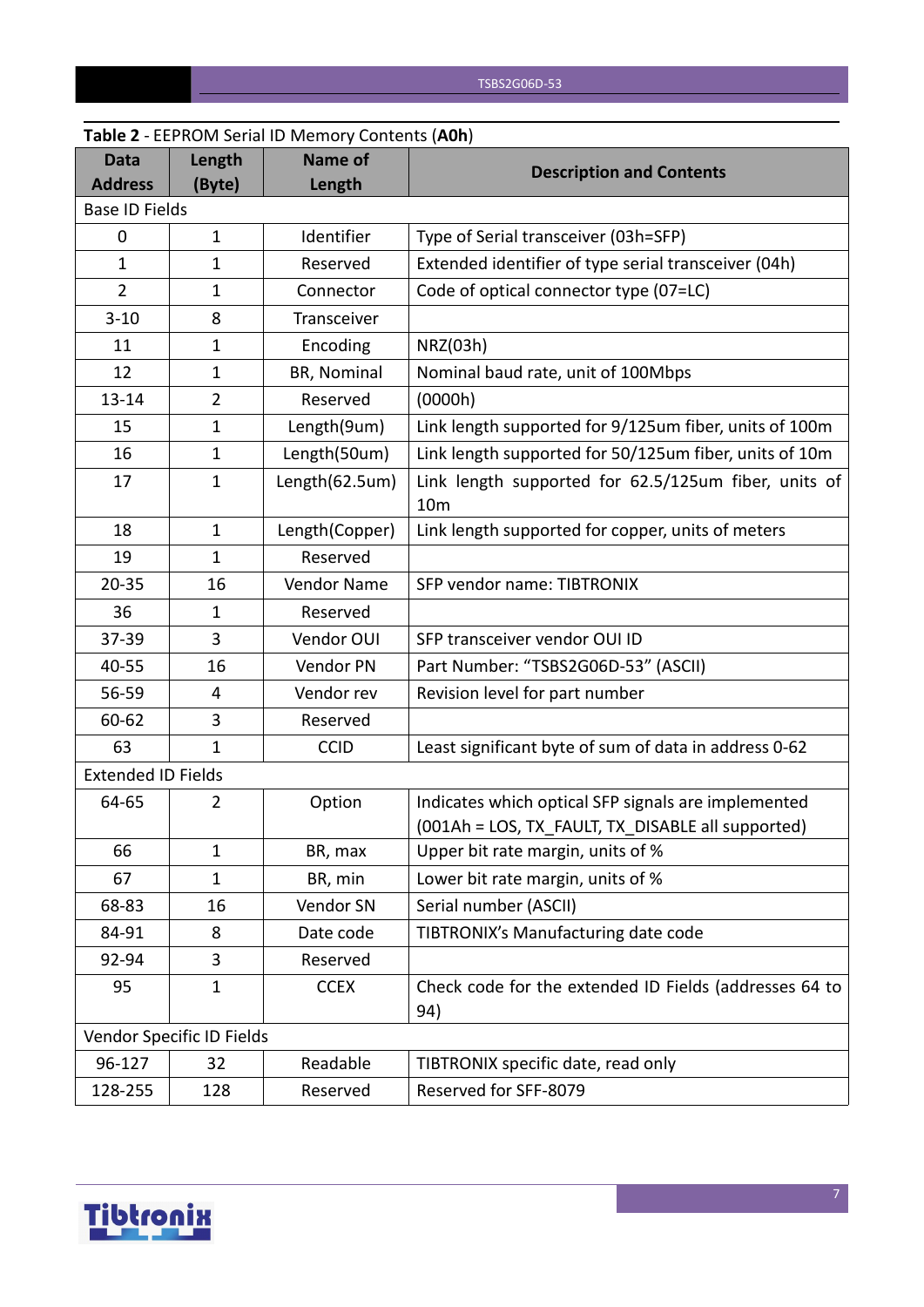# **Digital Diagnostic Monitor Characteristics**

| <b>Data Address</b> | Parameter                           | <b>Accuracy</b> | <b>Unit</b> |
|---------------------|-------------------------------------|-----------------|-------------|
| 96-97               | Transceiver Internal Temperature    | ±3.0            | $\sim$      |
| 100-101             | Laser Bias Current                  | ±10             | $\%$        |
| 100-101             | Tx Output Power                     | ±3.0            | dBm         |
| 100-101             | Rx Input Power                      | ±3.0            | dBm         |
| 100-101             | <b>VCC3</b> Internal Supply Voltage | ±3.0            | %           |

# **Regulatory Compliance**

The TSBS2G06D-53 complies with international Electromagnetic Compatibility (EMC) and international safety requirements and standards (see details in Table following).

| Electrostatic Discharge       | MIL-STD-883E                  | Class 1(>1000 V)              |
|-------------------------------|-------------------------------|-------------------------------|
| (ESD) to the Electrical Pins  | Method 3015.7                 |                               |
| Electrostatic Discharge (ESD) | IEC 61000-4-2                 | Compatible with standards     |
| to the Single SC Receptacle   | GR-1089-CORE                  |                               |
| Electromagnetic               | FCC Part 15 Class B           | Compatible with standards     |
| Interference (EMI)            | EN55022 Class B (CISPR 22B)   |                               |
|                               | <b>VCCI Class B</b>           |                               |
| Laser Eye Safety              | FDA 21CFR 1040.10 and 1040.11 | Compatible with Class 1 laser |
|                               | EN60950, EN (IEC) 60825-1,2   | product.                      |

## **Recommended Circuit**

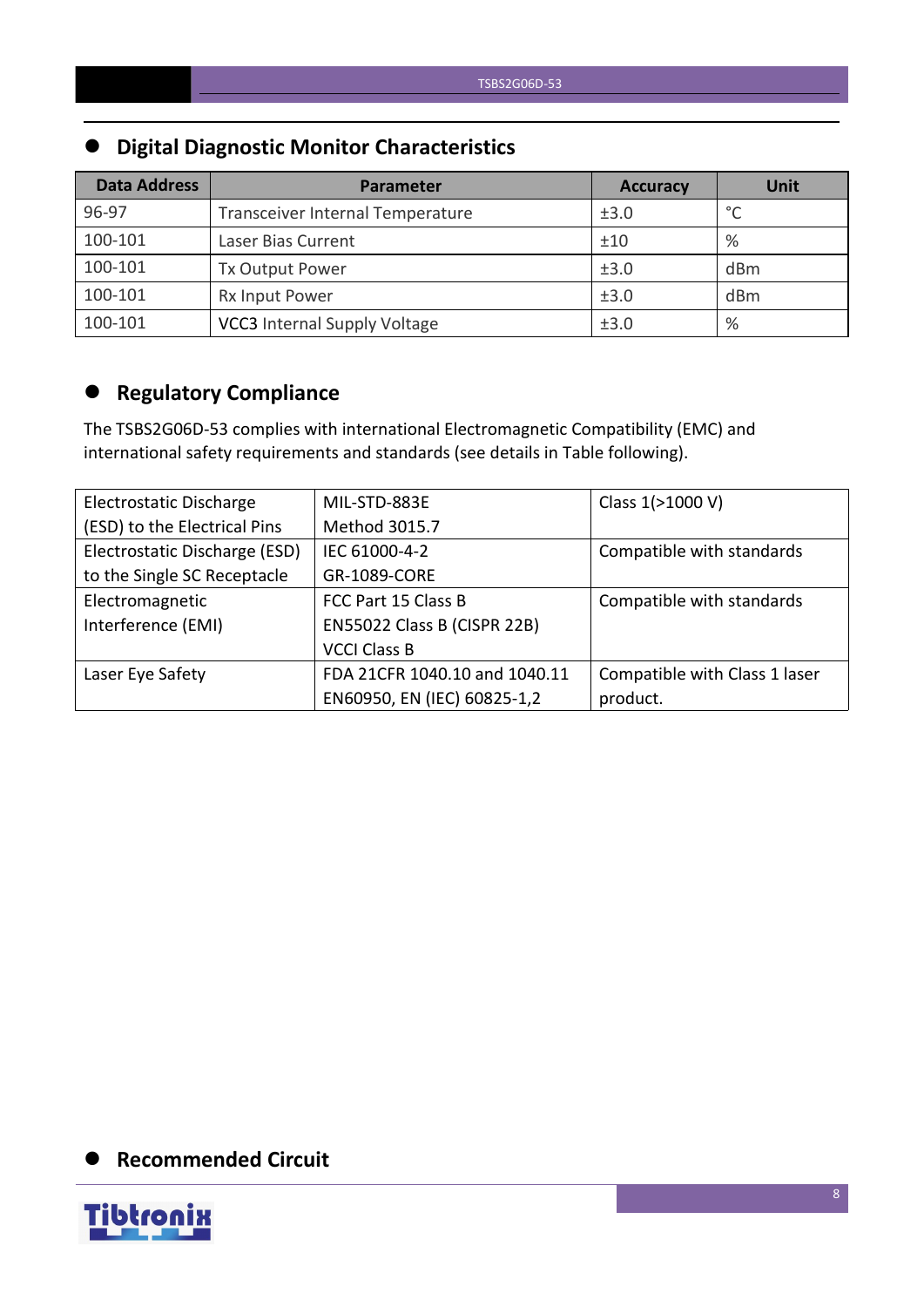#### TSBS2G06D-53



**SFP Host Recommended Circuit**

### **Mechanical Dimensions**





**Mechanical Drawing**

TIBTRONIX reserves the right to make changes to the products or information contained herein